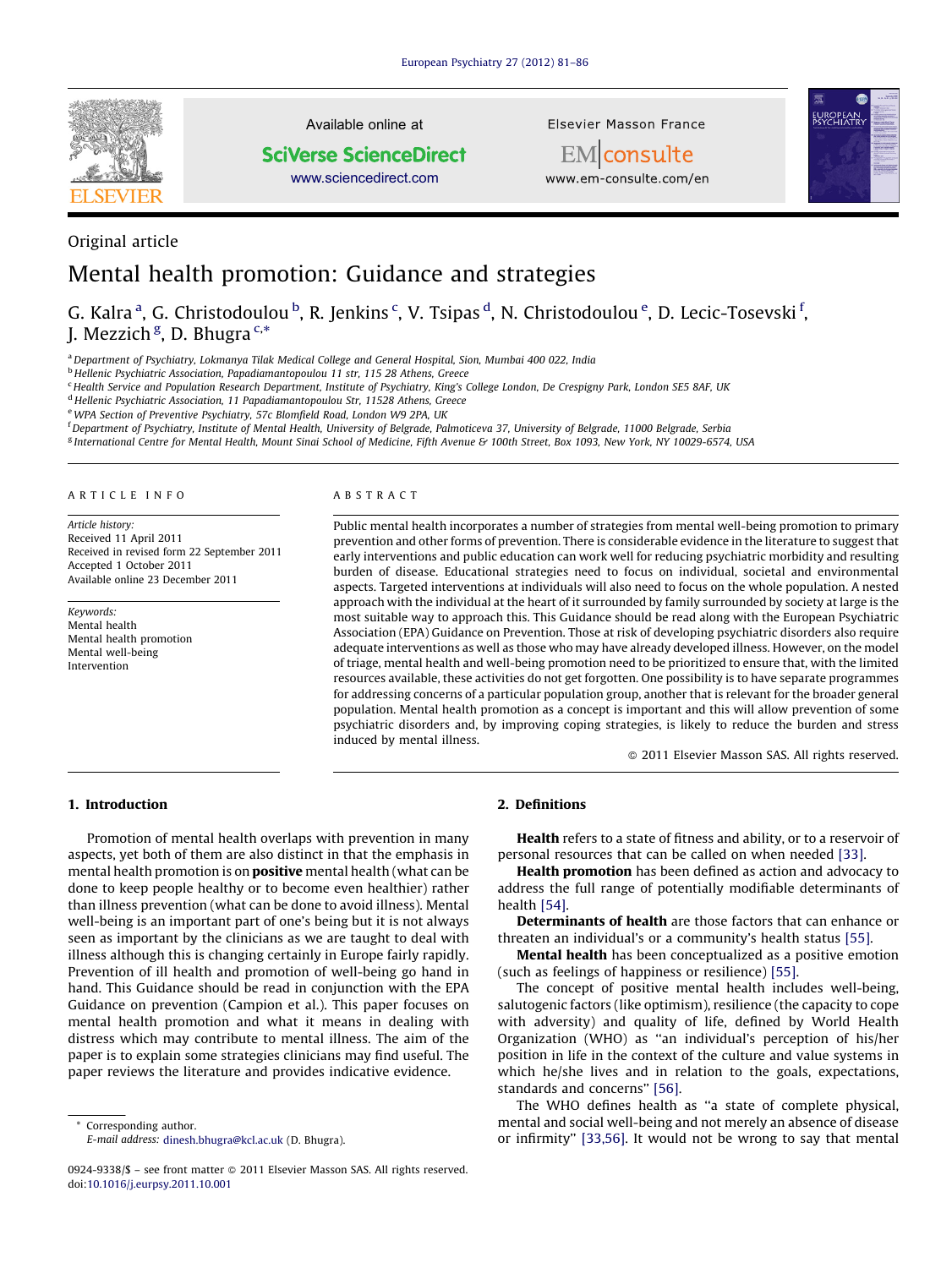health is the foundation of an individual and hence the community at large. A healthy individual can contribute more to a society and not only makes massive contributions but also saves resources which would otherwise be spent in the management of ill individuals.

As discussed earlier, mental health promotion as a concept [\[55\],](#page-5-0) involves making efforts to improve the well-being of individuals and communities, and is different from prevention of mental disorders, which, in essence, may be a part and parcel of mental health promotion efforts. Any action that is taken for protecting and improving mental health can be a part of mental health promotion [\[5\].](#page-4-0)

# 3. Why do we need it

An essential question that one can come across is why we need a separate mental health promotion when we already have health promotion efforts and programs in place.

An in-depth analysis of the WHO definition of health will make it clearer that one need not suffer from a mental illness in order to be called unhealthy. In addition to not suffering from any mental illness, the WHO definition stresses on the importance of the state of mental well-being, wherein the individual is able to deal with the daily stresses of life and still function efficiently enough to make a contribution in his or her area [\[33,56\].](#page-4-0)

In order to achieve global health, mental health forms an integral part along with physical health. The relation of physical and mental health is a complex one with the two intertwined around each other. It's like the question, which came first, the chicken or the egg? Physical ill-health affects mental health, and in turn any mental ill-health influences the physical health [\[22\].](#page-4-0) Hence, it is important to understand that to achieve the goal of global health, one cannot ignore mental health at all. Mental health promotion provides us with the means of reaching the goal of global health through mental health first [\[6\].](#page-4-0)

One needs to understand that although the principle in essence may be similar, the outcomes of general health promotion and mental health promotion can be quite different. Whereas general health promotion may focus on multiple areas of health and the variables that affect it, possibly ignoring mental health in the process, mental health promotion focuses exclusively on mental health outcomes in an individual [\[5\]](#page-4-0).

#### 3.1. The target population: who needs it?

It is important that clinicians and policy makers are aware of their target audience. Special groups need to be targeted as well as communities. These may be clustered around three target areas (personal, social & environmental):

- healthy communities [\[33\].](#page-4-0)
- personal ability to deal with the social environment and changes embedded in the environment [\[5,33\];](#page-4-0)
- personal ability to deal with one's internal psychological world (feelings, thoughts, resilience etc.) [\[25\].](#page-4-0)

In actuality, the whole population is in need of mental health promotion, and not just the ones who are either suffering from mental illness, or those who are at risk for developing mental illness [\[5\]](#page-4-0). However, on the lines of the concept of triage, one needs to prioritize the mental health promotion activities to be delivered, keeping in mind the limited mental health resources that we have. A solution to this quagmire is to have separate programs for addressing concerns of a particular population group, another that is relevant for the general population and still another that deals with concerns of people with mental illness or the ones that are at risk. Every individual from school-going child to an old person should be the focus of such activities apart from certain special groups as is discussed ahead [\[5–7\].](#page-4-0)

# 3.2. School children and adolescent group

School children and adolescents face significant challenges to their mental health [\[50\]](#page-5-0). Apart from having to deal with academic challenges and peer pressure, this age group is also the age of onset of certain mental illnesses like psychosis and substance use disorders; it is also a critical period for the acquisition of healthy or unhealthy behaviors [\[23\]](#page-4-0), a period when significant change can be effected with long-lasting results as healthy students are likely to be successful learners [\[3\].](#page-4-0) A literature review suggests that the mental health of schoolchildren and adolescents has an impact on their school performance [\[11\]](#page-4-0) and unless this issue is sufficiently addressed, children may not be able to reach their academic potentials [\[38\].](#page-4-0) Evidence also suggests that interventions directed at improving the awareness and knowledge of school-going children about mental illness and health works with significant improvements in their knowledge of mental health and mental illness [\[12,40,50\].](#page-4-0) Taking a team approach to schoolchildren has been shown to be highly effective in dealing with their issues [\[46\].](#page-5-0) The team could consist of a child psychiatrist, psychologist, counselor, teacher, and also the parents of children. Use of school nurses for mental health assessment and intervention at school level has been discussed by some researchers [\[16,38\]](#page-4-0).

#### 3.3. Adults

With most of the mental disorders starting off in adulthood, this age group serves as a fertile ground for health promotion activities [\[5–7\]](#page-4-0). This age group comprises the largest percentage of the working population, forming an independent section on whom the other two extremes of population (children and old) are dependent. Psychological distress in this population may limit their day-to-day activities and increase the odds of physical inactivity thus sinking the individual into a vicious cycle [\[31\]](#page-4-0). Patel et al. [\[35\]](#page-4-0) reiterate the need for addressing young people's mental health needs if their contribution to the development of society as a whole is expected.

# 3.4. Old age

The world's population is aging and the number of old people is projected to increase manifold in the years to come [\[13\].](#page-4-0) A few issues that affect mental health at this age are chronic illness, financial insecurity and inadequate social support [\[13\]](#page-4-0). Retirement from a job means that the older people have more free time but at the same time may feel a loss of status and reduced social relationships due to loss of close friends, family members and partners. Retirement may be welcomed by some, but may be perceived by others as a negative life event.

Research has shown the positive contribution of arts and singing and music in particular to mental health and well-being of old people [\[47,48\].](#page-5-0) Research findings have also supported positive effects of cognitive and physical activity, and social engagement in successful cognitive aging [\[13,15,57\]](#page-4-0). Cognitive activity may include mental arithmetic like Sudoku, and other crossword puzzles [\[15\]](#page-4-0). All these and others may form part of mental health promotion in this age group.

#### 3.5. Women

Mental illnesses affect women and men differently; the difference being in frequency and presentation of the illness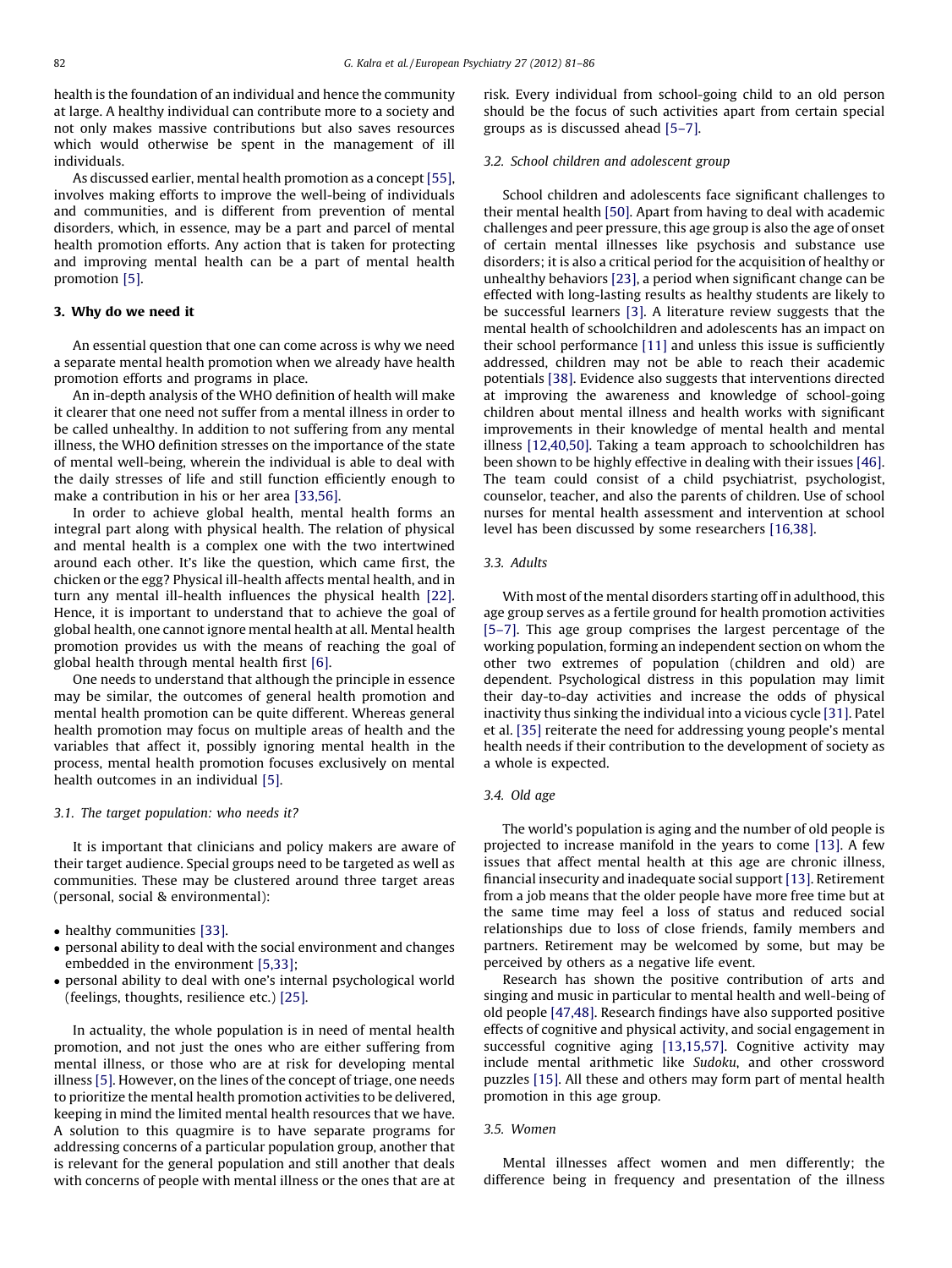[\[29\]](#page-4-0). Women not only have higher rates of certain disorders but are also more likely to be carers for their families and therefore must be aware of mental health promotion and well-being [\[25\]](#page-4-0). A key aspect in this regard is the education of girls and women and empowering them. Furthermore, the two genders appraise stressful situations differently and hence perceive and react to stressors differently. Women are more vulnerable to certain mental illnesses due to unique life-cycle experiences, hormonal influences, vulnerability to violence and exploitation in relationships, cultural factors, and gender discrimination [\[24,34,58\]](#page-4-0); the risk of depressive disorders and symptoms alone being twice in women than in men [\[45\]](#page-5-0). These mental health discrepancies and the effect of gender on mental health issues may be magnified in certain countries with restrictive cultures [\[29\].](#page-4-0) Financial and emotional dependence along with lack of empowerment in women have been considered important factors that restrict their choices in life and have a definite impact on their mental health [\[34\].](#page-4-0)

Women's empowerment in terms of increasing their educational status, removing social and cultural barriers has been suggested as possible solutions that may help deal with women's mental health issues [\[39\]](#page-4-0). Psychoeducation of masses regarding the importance of women's education and empowerment, which in turn leads to better mental health prospects in this gender, may very well be included under the mental health promotion banner [\[30\]](#page-4-0).

# 3.6. Migrant population

Migrant population belongs to a high-risk group [\[1\]](#page-4-0) as far as mental health is concerned especially if migration has been involuntary and forced such as in the case of wars or hostile conditions in the country of origin. The cultural transition that the migrant faces poses a number of challenges to their mental health. There is considerable evidence that migrants not only have higher rates of certain mental illnesses but are also reluctant for helpseeking so targeting them may be particularly problematic (see [\[1\]](#page-4-0) for detailed discussion).

## 3.7. Lesbian, gay, bisexual and transgender individuals

Lesbian, gay, bisexual and transgender individuals constitute another important group that has specific mental health needs as the level of emotional distress in the LGBT community is high, owing to the stigma attached to being 'different' and the discrimination that these individuals experience [\[8,10\].](#page-4-0) These groups face major stresses in managing their sexual orientation and developing a gay or lesbian personal identity [\[9\]](#page-4-0); these stresses may exist right from adolescence and youth [\[42\]](#page-5-0) to oldage [\[8\]](#page-4-0). Meyer [\[27\]](#page-4-0) provides a conceptual framework for understanding the higher prevalence of mental disorders in this population by highlighting their life experiences such as internalized homophobia, experiences of prejudice, fear of rejection from family members and friends, and ameliorative coping processes. Research shows that individuals belonging to the sexual minorities exhibit more suicidal ideation than the heterosexual individuals. Estimated rates of suicidal ideation vary from 50 to 70%, and actual suicide attempt rates vary from 30 [\[14\]](#page-4-0) to 42% [\[10\]](#page-4-0). This is around three times higher than that of heterosexual adults [\[41\]](#page-4-0). There is a high probability of the LGBT individuals not seeking professional health care fearing that this may reveal their LGBT identity to unsupportive parents or other family members or may generate further negative opinions about their already estranged identities [\[8\]](#page-4-0). To complicate things further, the mental health professional may not be able to deal adequately with the mental health needs of LGBT youth for the simple reason of not having received adequate LGBT-specific training.

Much of the research on LGBT population has focused on HIV/ AIDS issues but the need is to conduct more research on mental health issues and promotion of mental health in them. Mule et al. [\[32\]](#page-4-0) argue the importance of including gender and sexually diverse populations in policy development towards a more inclusive health promotion. Kalra & Bhugra [\[20\]](#page-4-0) proposed how migration and globalization may help in the evolution of diverse sexualities, presenting complex clinical situations thus demanding an even further readiness on the part of the mental health professional in dealing with these. Keeping these issues in mind, developing an LGBT inclusive training curriculum for mental health and other health professionals is the need of the hour. Consulting LGBT community stakeholders such as non-governmental organizations working for this cause would help develop such training modules. Developing an LGBT friendly health workforce would help such patients feel more comfortable discussing health and other personal issues related to their identity and orientation [\[10\].](#page-4-0)

# 4. Suggested ways forward

## 4.1. Types

A combined vista to health promotion and prevention categorizes interventions into **universal** (addressed to the whole population), selected (targeted to subgroups with significant risks) and **indicated** (targeted to high-risk individuals) [\[30\]](#page-4-0). Mental health promotion can be achieved through improving people's abilities to function well, and by removing any barriers that prevent people from taking control of their mental health [\[13,15\].](#page-4-0) In other words, it would consist of teaching people about healthier ways to deal with daily life stresses and refrain from adopting the unhealthy ways to deal with them. Mental health promotion activities can range from community-level interventions such as social policy formulations to organization-level interventions such as conducting workshops at various institutions, workplaces etc. and individual-level interventions which will help individuals by changing their attitudes and promoting behaviors conducive to mental health [\[5–7\]](#page-4-0). Positive mental health is an outcome of several interacting factors and hence calls for many different ways to promote it. Here we present some strategies and approaches that can be used in mental health promotion.

## 4.1.1. Laying the foundations: identifying and setting priorities

Before even implementation of mental health promotion starts, it is essential that the mental health needs of the population are identified and priorities are set as to which needs would be addressed in the beginning [\[17\].](#page-4-0)

A voluntary and active citizen participation in various mental health promotion activities is to be encouraged. There would always be people in the community who have motivation and capacity to engage in such activities. Getting various non-profit organizations and advocacy groups involved as stakeholders in these efforts can help bridge the gap between the mental health professionals and the community. Such meaningful participation and partnerships between formal and informal sectors would help in capacity building in the area of mental health. Roping in celebrities as brand ambassadors for positive mental health is a very under-utilized concept, but one which can have promising results and outcome.

## 4.1.2. Improving the social ties

One has to stress on the importance of the role that family members, friends and other significant people play in achieving positive mental health in an individual [\[11\]](#page-4-0) Any types of positive social ties act as shock-absorbers for an individual's stresses. Pearson and Geronimus [\[37\],](#page-4-0) in their data analysis from the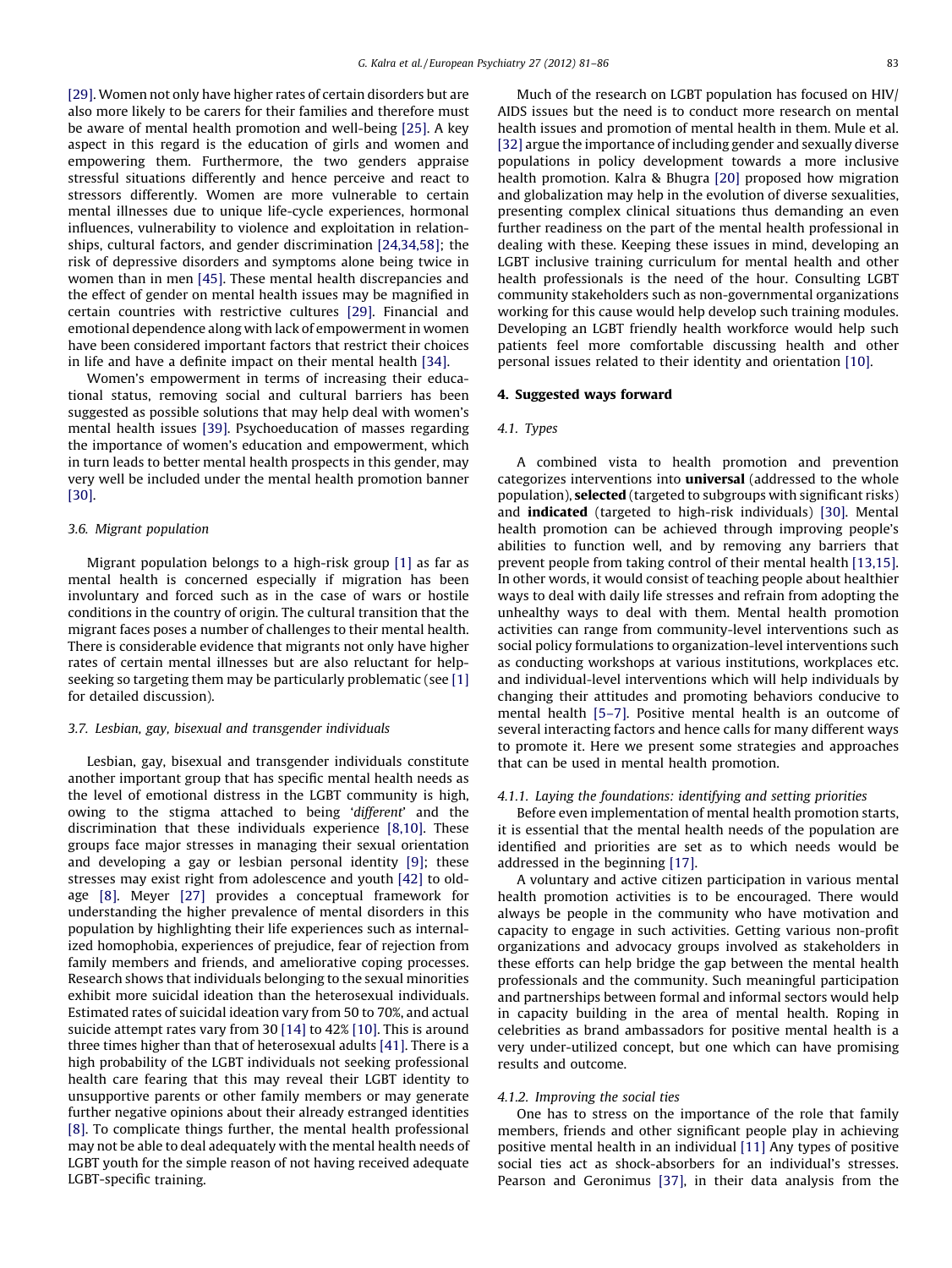National Jewish Population Survey (2000–2001), pointed out how social ties was associated with better self-rated health among Jews and found that the strongest association of the two variables was in the individuals belonging to lower socioeconomic position (SEP). This strong association between better self-rating of health and lower SEP becomes even more important when one considers the stringent conditions that people from the lower SEP live in and hence their risk of developing various mental illnesses including substance use disorders and psychosis [\[46\]](#page-5-0). Even though there may be a higher incidence of various mental illnesses in individuals in inner city areas and ghettoes, it may be also important to consider the protective effect that an ethnically congruent neighborhood may have on an individual's mental health. An inverse relation between ethnic density in a neighborhood and the incidence of psychosis has been shown by some researchers [\[44\].](#page-5-0)

The focus in mental health promotion has to be on strengthening of the social ties, thus building social capital that are already present in an individual's life and also helping them create new relationships that enhance their sense of care, support and belongingness [\[47,48\]](#page-5-0). Spending valuable time with family and friends is an oft-ignored activity but something that cannot be under-estimated. Establishing various social networks, or being part of social clubs, is an important activity that may help improve and form newer social ties. The existing clubs have to be more proactive in dealing with mental health issues and sensitizing them for such issues would be an important part of mental health promotion activities.

# 4.1.3. Developing healthy habits and lifestyle

There is every possibility that an individual in stress may give in to the negative train of thoughts and turn to unhealthy habits such as using drugs and alcohol, which may soon turn into a lifestyle. Mental health promotion should be able to help an individual manage the daily life as well as other obstacles in life and bounce back from adversity [\[12\]](#page-4-0). Leisure and recreational activities should be encouraged, which will enable individuals to build social capital and also increased physical activity will improve both physical and mental performances.

Physical activity is known to have beneficial effects in the prevention and control of emotional distress and improve one's sense of body image and self-esteem [\[4\].](#page-4-0) Kalra and Bhugra [\[21\]](#page-4-0) discuss and emphasize the importance of ancient Indian practice of yoga in promoting positive mental health. Spirituality forms an important domain in the components of health apart from physical, mental, emotional, social, and environmental domains. However, mental health professionals may not be trained in spirituality issues and hence may feel uncomfortable talking to their patients about these [\[2\]](#page-4-0). Nevertheless, as mental health professionals involved in mental health promotion, it is important to understand that religion and spirituality can be important resources that help people cope with life stresses [\[18,28,51\].](#page-4-0) Including a spiritual dimension in healthcare would help one achieve holistic care [\[26\]](#page-4-0).

# 4.1.4. Increasing mental health education and awareness

The public in many countries have poor mental health knowledge and awareness [\[19\]](#page-4-0). If the public's mental health awareness and literacy is not improved, it may decrease their acceptance of mental health care [\[19\],](#page-4-0) thus calling for efforts to improve this deficit. Use of television, radio and print media to increase mental health awareness is important. There are a few successful examples of such campaigns, like the Defeat Depression Campaign of the Royal College of Psychiatrists and the Royal College of General Practitioners from 1992 to 1996 [\[36\],](#page-4-0) which aimed to educate the public about depression, its treatment, and the importance of earlier treatment. Jorm [\[19\]](#page-4-0) argues that the prevalence of mental disorders and mental health unawareness is high in the general public; this combined with the lack of mental health professionals, makes mental health promotion a tougher job. And hence any effort to increase mental health education and awareness would neutralize this discrepancy and bear fruitful results.

Educating the population on mental health issues would lead to empowerment which is an important intervention in mental health promotion activities [\[49\].](#page-5-0) Walker et al. [\[52\]](#page-5-0) demonstrated through a randomized controlled trial, how mental health literacy intervention in older adults (60–74 years) had a transient effect on improvement of depressive symptoms as opposed to physical activity promotion, or a combination of folic acid plus vitamin B 12, which did not have similar effect.

#### 4.1.5. Respecting cultural diversity

Cultural diversity has become the norm of the present day multi-cultural societies as a result of globalization and migration for different reasons [\[1\]](#page-4-0). On a negative note, however, this cultural diversity is tinged with intended or unintended discrimination of the people who belong to a foreign culture. It is especially important for physicians and psychiatrists, in particular those who are in positions where they can promote change, to be aware of such discrimination and do something about it [\[22\]](#page-4-0). Cultural competence is something that is now being demanded out of every health professional working in multi-cultural areas [\[1\]](#page-4-0). It is important to put across the message on being more tolerant and accommodative of the dignity of people from diverse cultures. Building of policies that ensure a fairly equitable treatment of people of all origins, cultures, and orientations is important.

#### 4.1.6. School mental health programs

As observed earlier in this paper, school age children form a vulnerable group, and hence, a readily accessible target for mental health promotion activities. Schools need to adapt and expand their efforts for such activities [\[53\]](#page-5-0) by actively collaborating with healthcare professionals from different groups. Starting school mental health programs with a goal of periodic mental health assessment visits to schools in communities by a team of psychiatrist, psychologist, and a counselor/social worker is known to be fruitful [\[11,12,16\].](#page-4-0) There is considerable evidence to suggest that over 50% of adult mental illnesses start before the age of 14 and therefore targeting the parents, teachers and children in managing their well-being becomes absolutely vital. Informing and training children and adolescent to be aware of their own stress levels and awareness of potential coping strategies will, in the long run, pay huge dividends.

It is important to remember that in mental health promotion (as well as in prevention), a holistic approach should be adopted. Psychosocial factors are historically, traditionally and substantially relevant but biological factors (e.g. psychiatric genetics and stabilizing medication like lithium) should also be considered [\[5–7\]](#page-4-0). In an important joint publication of the World Federation for Mental Health and the WHO published in 2004 [\[43\]](#page-5-0), 35 paradigms of mental health promotion from 19 countries from all over the world are presented and a variety of targets and technologies are described. All training must rely on evidence base.

Mental health promotion projects have to prove their efficiency and effectiveness. Although sometimes this may prove difficult mainly due to certain confounding factors getting in the way. That is not to say that there should not be assessment of evidenceefficacy, and effectiveness of interventions is crucial in understanding what works and what does not so that culturally appropriate and culturally sensitive interventions can be put in place. The Taskforce on Evidence of the European Commission Mental Health Working Party [\[17\]](#page-4-0) stresses that without evidence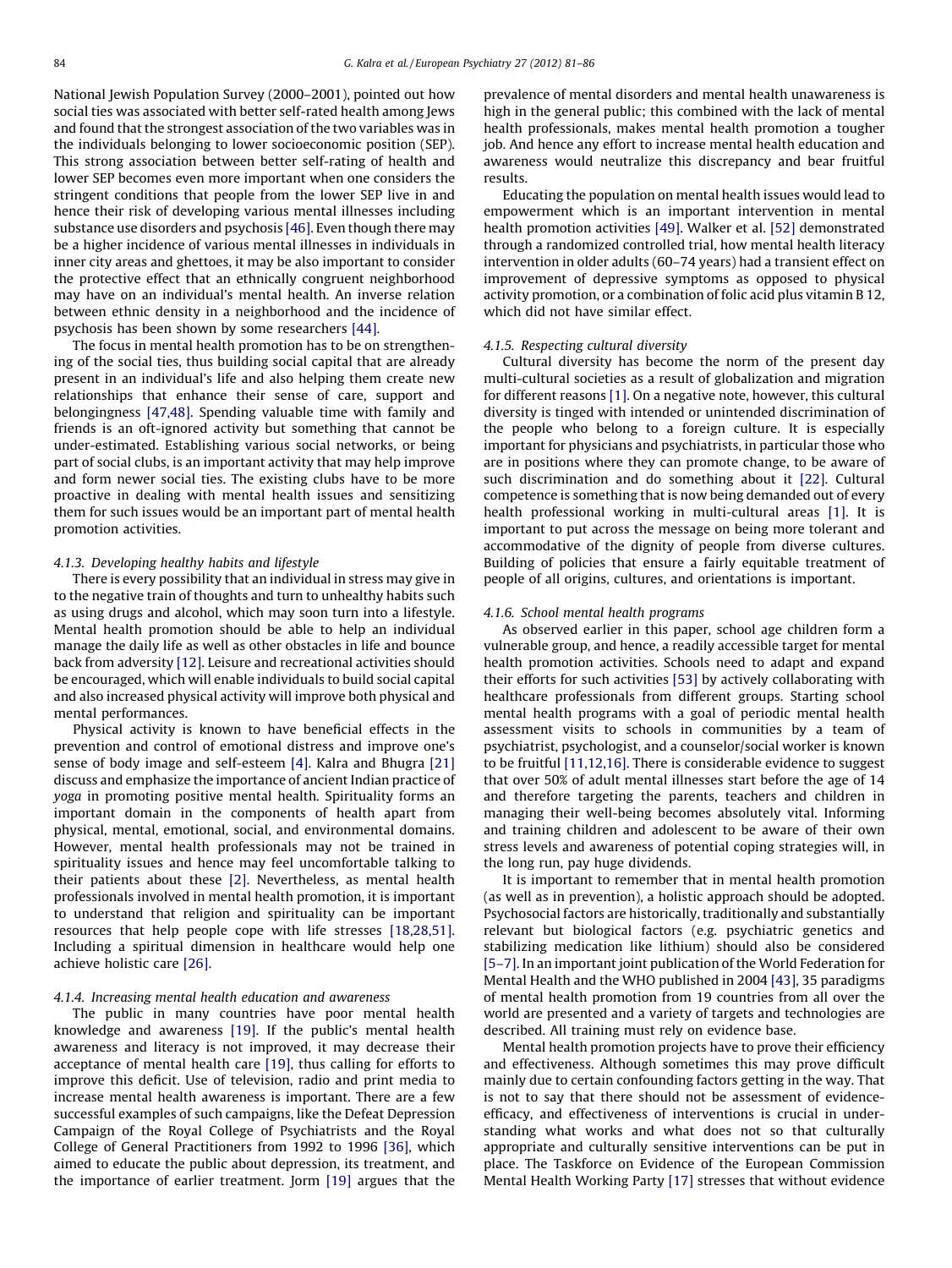<span id="page-4-0"></span>of effectiveness, it is difficult to make a case for investment in mental health.

The Summary Report of the WHO (2004) [\[55\]](#page-5-0) recommended that:

- promotion of mental health can be achieved by effective public health and social interventions;
- intersectoral collaboration, working across ministries and other stakeholders is absolutely vital without which silo effects and tendencies will not allow any success. For example, working with children must include teachers, education departments, paediatrics and psychiatry;
- sustainability of programs (e.g. continued availability of resources);
- systematic evaluation of programs and research.

Not all of these recommendations can be applied universally as a lot of the delivery depends upon motivation and resources, hence various countries need to focus on which bits can be easily prioritized and delivered. For example, sustainability and evaluation will rely very heavily on resources and expertise and willingness of funders. The message that there is no health without mental health has to be conveyed repeatedly and strongly across to the public and the policy makers. It is important for each one of us to understand that we all need positive mental health, and hence, have a social and personal responsibility for delivery of mental health promotion.

# 5. Conclusions

Careful efforts, even if small in mental health promotion at various levels, if planned and implemented in an organized way can have a domino effect on the community and the entire population at large and also affect the development of equitable social policies inclusive of mental health issues.

Health promotion–physical and mental–will provide strong dividends in the future. Educating community and populations to understand potential risks and vulnerability factors and teaching them to develop strategies which strengthen their coping both at individual and social levels has significant evidence base that these approaches work. Empowering individuals and communities and building social capital will influence help-seeking at an appropriate level and stage. There is considerable evidence that early intervention in psychoses works and similar strategies are being employed in managing depression, personality disorders and addictions. Health promotion gives information to stakeholders who can then cascade this to people where it really matters.

# Disclosure of interest

The authors declare that they have no conflicts of interest concerning this article.

### References

- [1] Bhugra D, Gupta S. Migration and mental health, 1st ed., New York: Cambridge University Press; 2011, ISBN: 978-0-521-19077-0.
- [2] Bhugra D, Osbourne TR. Spirituality and psychiatry. Indian J Psychiatry  $2004.46.5 - 6$
- [3] Bonaiuto MM. School nurse care management: achieving health and educational outcomes. J Sch Nurs 2007;23(4):202–9 [PMID: 17676967].
- [4] Bonhauser M, Fernandez G, Puschel K, Yanez F, Montero J, Thompson B, et al. Improving physical fitness and emotional well-being in adolescents of low socioeconomic status in Chile: results of a school-based controlled trial. Health Promot Int 2005;20(2):113–22 [PMID: 15788528].
- [5] Christodoulou GN, Kontaxakis VP. Topics in preventive psychiatry. Karger: Basel; 1994.
- [6] Christodoulou GN, Lecic-Tosevski D, Kontaxakis VP. Issues in preventive psychiatry. Karger: Basel; 1999.
- [7] Christodoulou GN. Aspects of preventive psychiatry. Karger: Basel; 1981.
- [8] D'Augelli AR, Grossman AH, Hershberger SL, O'Connell TS. Aspects of mental health among older lesbian, gay, and bisexual adults. Aging Ment Health 2001;5(2):149–58 [PMID: 11511062].
- [9] D'Augelli AR. Preventing mental health probems among lesbian and gay college students. J Prim Prev 1993;13(4):245–6[1.](http://dx.doi.org/10.1007/BF01324561) doi: [10.1007/BF01324561](http://dx.doi.org/10.1007/BF01324561).
- [10] D'Augelli AR, Hershberger SL. Lesbian, gay and bisexual youth in community settings: personal challenges and mental health problems. Am J Community Psychol 1993;21(4):421–48 [PMID: 8192119].
- [11] DeSocio J, Hootman J. Children's mental health and school success. J Sch Nurs 2004;20(4):189–96 [PMID: 15283617].
- [12] DeSocio J, Stember L, Schrinsky J. Teaching children about mental health and illness: a school nurse health education program. J Sch Nurs 2006;22(2):81–6 [PMID: 16563030].
- [13] Fillit HM, Butler RN, O'Connell AW, Albert MS, Birren JE, Cotman CW, et al. Achieving and maintaining cognitive vitality with aging. Mayo Clin Proc 2002;77(7):681–96 [PMID: 12108606].
- [14] Gibson P. Gay male and lesbian youth suicide. In: ADAMHA, Report of the Secretary's Task Force on Youth Suicide (DHHS Publication No. ADM89-1623); Vol. 3, pp. 110–42. Washington, DC, US Government Printing Office, 1989.
- [15] Hogan M. Physical and cognitive activity and exercise for older adults: a review. Int J Aging Hum Dev 2005;60(2):95–126 [PMID: 15801385].
- [16] Hootman J, Houck GM, King MC. A program to educate school nurses about mental health interventions. J Sch Nurs 2002;18(4):191–5 [PMID: 12201655].
- [17] Jané-Llopis E, Katschinh H, McDaid D, Wahlbeck K. Commissioning, interpreting and making use of evidence on mental health promotion and mental disorder prevention: an everyday primer. Lisbon; 2007.
- [18] Johnson SC, Spilka B. Coping with breast cancer: the roles of clergy and faith. J Religious Health 1991;30(1):21–33[.](http://dx.doi.org/10.1007/BF00986676) doi: [10.1007/BF00986676](http://dx.doi.org/10.1007/BF00986676).
- [19] Jorm AF. Mental health literacy. Public knowledge and beliefs about mental disorders. Br J Psychiatry 2000;177:396–401 [PMID: 11059991].
- [20] Kalra G, Bhugra D. Migration and sexuality. Int J Cult Mental Health 2010;3(2):117–2[5.](http://dx.doi.org/10.1080/17542863.2010.498573) doi: [10.1080/17542863.2010.498573.](http://dx.doi.org/10.1080/17542863.2010.498573)
- [21] Kalra G, Bhugra D. Mutual learning and research messages: India, UK and Europe. IndianJ Psychiatry 2010;52(7Suppl.3):S56–63[.](http://dx.doi.org/10.4103/0019-5545.69211) [doi:10.4103/0019-5545.69211.](http://dx.doi.org/10.4103/0019-5545.69211)
- [22] Kalra G, Natarajan P, Bhugra D. Migration and physical illnesses. In: Bhugra D, Gupta S, editors. Migration and mental health. 1st ed, New York: Cambridge University Press; 2011, ISBN: . p. 978-0-521-19077-0299–312.
- [23] Kelder SH, Perry CL, Klepp KI, Lytle LL. Longitudinal tracking of adolescent smoking, physical activity, and food choice behaviors. Am J Public Health 1994;84(7):1121–6 [PMID: 8017536].
- [24] Kumar S, Jeyaseelan L, Suresh S, Ahuja RC. Domestic violence and its mental health correlates in Indian women. Br J Psychiatry 2005;187:62–7 [PMID: 15994573].
- [25] Lahtinen E, et al. Framework for promoting mental health in Europe. Hamina, (STAKES). Finland: National Research and Development Centre for Welfare and Health, Ministry of Social Affairs and Health; 1999.
- [26] Lundberg PC, Kerdonfag P. Spiritual care provided by Thai nurses in intensive care units. J Clin Nurs 2010;19(7–8):1121–8 [PMID: 20492057].
- [27] Meyer IH. Prejudice, social stress, and mental health in lesbian, gay and bisexual populations: conceptual issues and research evidence. Psychol Bull 2003;129(5):674–97 [PMID: 12956539].
- [28] Miller JF. Coping with chronic illness. Philadelphia: FA Davies; 1983.
- [29] Mobaraki AE, Soderfeldt B. Gender inequity in Saudi Arabia and its role in public health. East Mediterr Health J 2010;16(1):113–8 [PMID: 20214168].
- [30] Mrazek P, Haggerty R. Reducing risks of mental disorder: frontiers for preventive intervention research. Washington: National Academy Press; 1994.
- [31] Muhsen K, Garty-Sandalon N, Gross R, Green MS. Psychological distress is independently associated with physical inactivity in Israeli adults. Prev Med 2010;50(3):118–22 [PMID: 20004684].
- [32] Mule NJ, Ross LE, Deeprose B, Jackson BE, Daley A, Travers A, et al. Promoting LGBT health and well-being through inclusive policy development. Int J Equity Health 2009;8:18 [PMID: 19442315].
- [33] Naidoo J, Wills J. Health promotion: foundations for practice. Edinburgh: Harcourt Publishers; 2000.
- [34] Niaz U, Hassan S. Culture and mental health of women in South-East Asia. World Psychiatry 2006;5(2):118–20 [PMID: 16946955].
- [35] Patel V, Flisher AJ, Hetrick S, McGorry P. Mental health of young people: a global public-health challenge. Lancet 2007;369(9569):1302–13 [PMID: 17434406].
- [36] Paykel ES, Hart D, Priest RG. Changes in public attitudes to depression during the Defeat Depression Campaign. Br J Psychiatry 1998;173:519–22 [PMID: 9926082].
- [37] Pearson JA, Geronimus AT. Race/ethnicity, socioeconomic characteristics, coethnic social ties, and health: evidence from the National Jewish population survey. Am J Public Health 2011;101(7):1314–21.
- [38] Puskar KR, Bernardo LM. Mental health and academic achievement: role of school nurses. J Spec Pediatr Nurs 2007;12(4):215–23 [PMID: 17956370].
- [39] Qureshi N, Shaikh BT. Women's empowerment and health: the role of institutions of power in Pakistan. East Mediterr Health J 2007;13(6):1459–65 [PMID: 18341195].
- [40] Reback R. Schools' mental health services and young children's emotions, behavior, and learning. J Policy Anal Manage 2010;29(4):698–725 [PMID: 20964104].
- [41] Rotheram-Borus M, Reid H, Rosario M, Van Rossen R, Gills R. Prevalence, course, and predictors of multiple problem behaviors among gay and bisexual